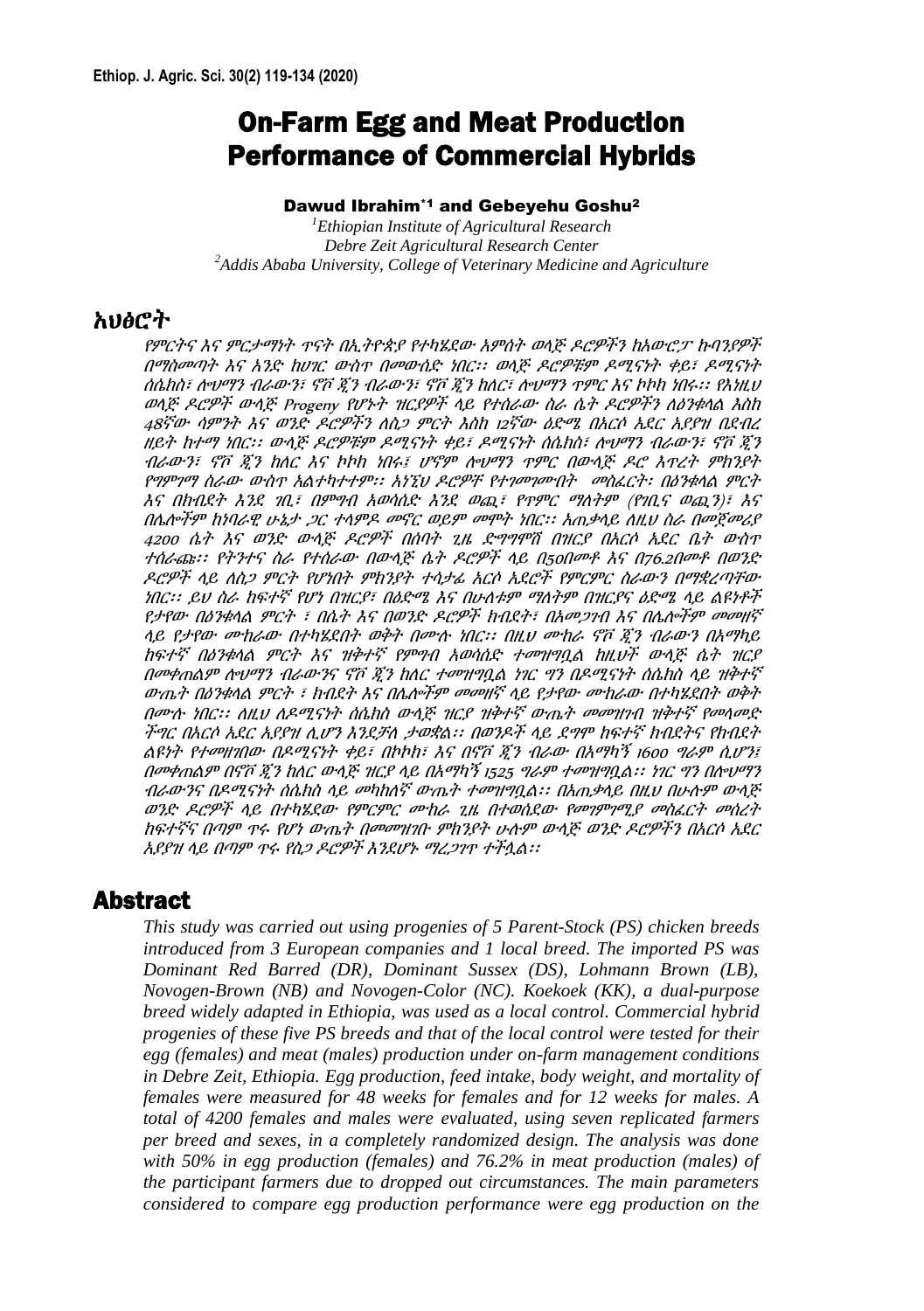*income side, feed intake on the costs side and their combination, feed conversion ratio (FCR). There was significant difference (P<0.05) among the hybrids, in henday egg production (%) and, body weight and feed intake (females and males). The NB was the best in terms of egg production, with the lowest feed intake, higher egg mass and better FCR, followed by LB and NC, while DS was the least in egg production, body weight and other performance parameters measured during the 30 weeks period. Significantly higher body weight of males (BW-M) and average body weight gain. (ABW-G) were recorded in DR, KK and NB (ranging from 1600 to 1620g), followed by NC (1525g). Males of LB and DS had intermediate body weight (about 1400g). In summary, the males of all the commercial hybrids evaluated under the current on-farm trial were found to be the best egg producers too.* 

#### Introduction

In Ethiopia, the past two decades, there has been a shift to commercial production with an increase in small and medium-scale producers that exploit mainly urban markets. But the expansion of commercial chicken production in Ethiopia and similar developing countries are limited by the shortage of adequate local supply of high performing chicken stocks. Efforts are currently being made to alleviate this problem by introducing, evaluating, and identifying suitable high-performing exotic breeds that can adapt to intensive and extensive management conditions in Ethiopia. Global primary (major) breeding companies tend to promote the breeds that are used under high-level management in developed countries, claiming that they are suitable for all environments (Pym, 2013). Hence, enhancing production and productivity of the poultry sector in developing countries by introducing, testing, and adapting such stocks along with the associated technologies like husbandry, feeding and health care packages are expected to speed up poultry development activities.

Genetically high-yielding specialized breeds of chickens have been bred exclusively for meat (broilers) or table-egg (layers) production, and they require high-level of inputs in terms of nutritional and health management, to fully express their genetic potential (FAO, 2014). Dual- purpose chicken breeds aim at uniting both of these production forms, i.e., hens lay eggs and males produce meat, but it may require a compromise from both sides because laying more eggs is negatively correlated with gaining more meat. Global breeding companies have attempted to achieve this balance by employing specific cross breeding schemes (Lohmann, 2016). These efforts aim also to address the current intensive ethical discussion of the practice of culling the day-old male brothers of the eggtype females. One solution to avoid this practice could be using dual-purpose types, where males are reared for meat and females used for egg production (Mueller et al., 2018). In the end increasing the egg and meat production will alleviate animal protein shortage and reduce poverty by increasing the income of poultry farmers.

Past attempts to improve the chicken productivity in Ethiopia through the introduction of high performing commercial breeds were very limited. For years, the Debre Zeit Agricultural Research Center was evaluating only a single imported breed (layers, broilers, or dual purpose) at a time, concluding that this single breed is accepted or not,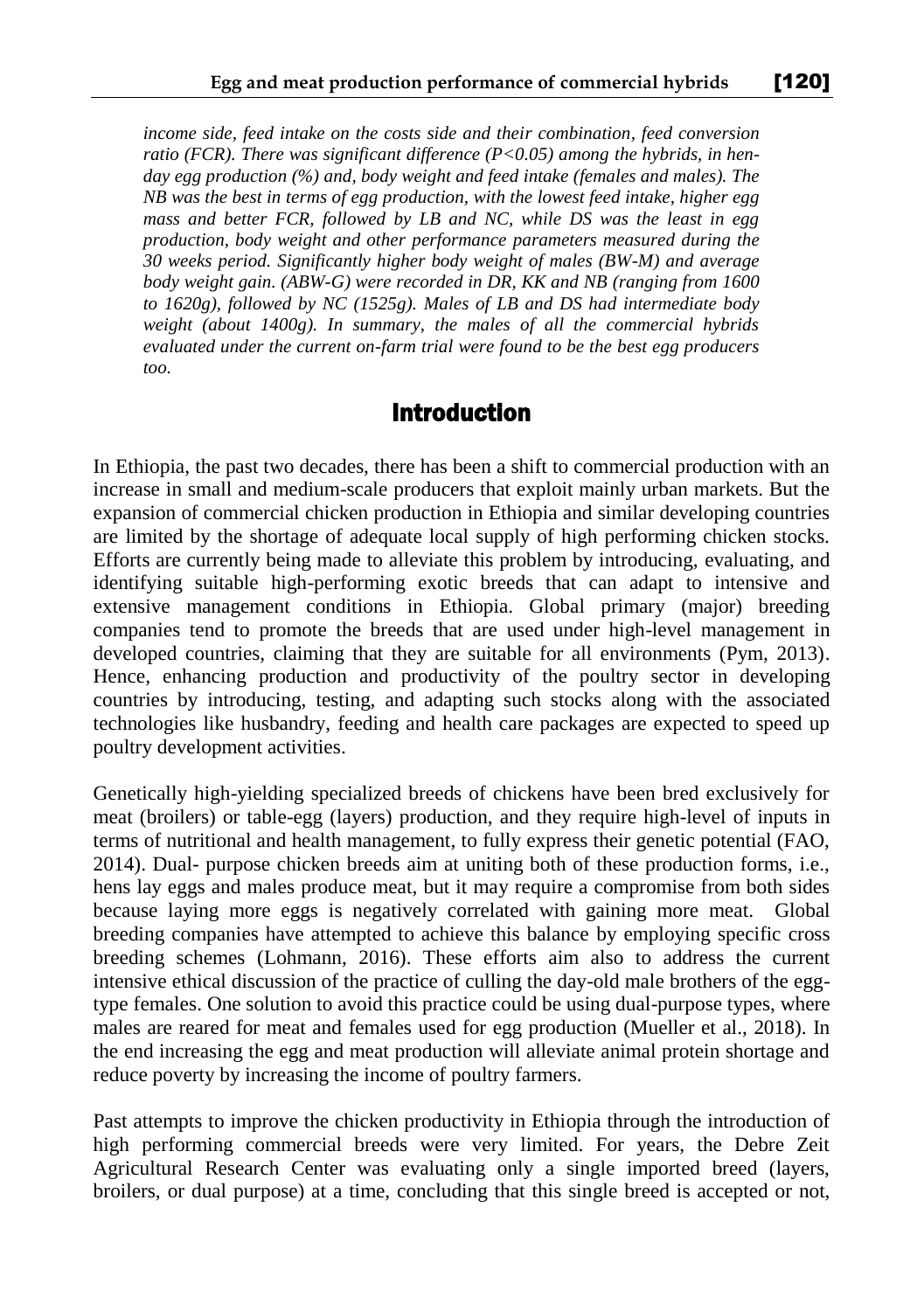based on the results observed on-station and on-farm conditions, without valid comparisons to alternative breeds. In contrast, the present study is the first one in Ethiopia evaluates several imported and one local breeds in the same trial. This study is unique not only in comparing several Commercial Hybrids rather than a single one, but also that the hybrids represent a genetic range from medium-weight layers to specialized dual-purpose chickens, all evaluated for both egg and meat production. In light of these facts, the objective of this study was to evaluate six ComH for their body weight, feed consumption, egg production (females) and meat production (males) of six hybrids under on-farm management conditions common in Ethiopia and similar developing countries.

## Materials and Methods

#### Study site

The study was carried out in Debre Zeit Town, which is located 45km southeast of Addis Ababa, at a latitude of  $8^{\circ}44'$  N and longitude of  $38^{\circ}$  38'E with average altitude of about 1900 meters above sea level, and it is at the center of a poultry production area (CSA, 2017). Average high temperatures are between 24°C and 29°C during the day and average low temperatures are between 9°C and 14°C during the night, humidity ranges from 68% to 48%. Average high rainfall is from July to September (140mm) and average short and small shower is from December to March (16 mm).

#### Sex differentiation

Day old chicks (DOC) for this study was progeny of these six commercial PS breeds all reared and reproduced in DZARC. Except LD, all other breeds were segregated for genes allowing auto-sexing of DOC (Dawud et al., 2019).

#### Commercial hybrid females and males

Day old chicks (DOC) used in this study were progenies of five commercial parent stock (PS) breeds and one local reference reared at Debre Zeit Agricultural Research Center (DZARC) poultry research farm. The commercial hybrids were DB, DS, LB, NB, and NC. The KK was used as a local reference as it has been used for dual-purpose in Ethiopia for more than 10 years, also used in South Africa and other African countries. The KK was selected based on good advantages as seen in DZARC farm, with 200 eggs per hen per year, 55.5 g mean egg weight, deep yellow skin, relatively high body weight (BW) of male (2.65 kg) and female (1.87 kg) at the end of production, and it carries sexlinked gene for color sexing of DOC (Dawud *et al*., 2019; Grobbelaar et al., 2010; Grobbelaar, (2008).

#### **Health management**

The birds were vaccinated against Marek's, New castle disease (NCD), Gumboro, Fowl Typhoid, and Fowl Pox at the appropriate age as recommended by veterinarians. In addition, the Ox tetracycline plus (OTC plus) was given when necessary. Standard vaccination and medication were strictly adhered to and strict sanitary measures followed during the experimental period (Dawud et al., 2018).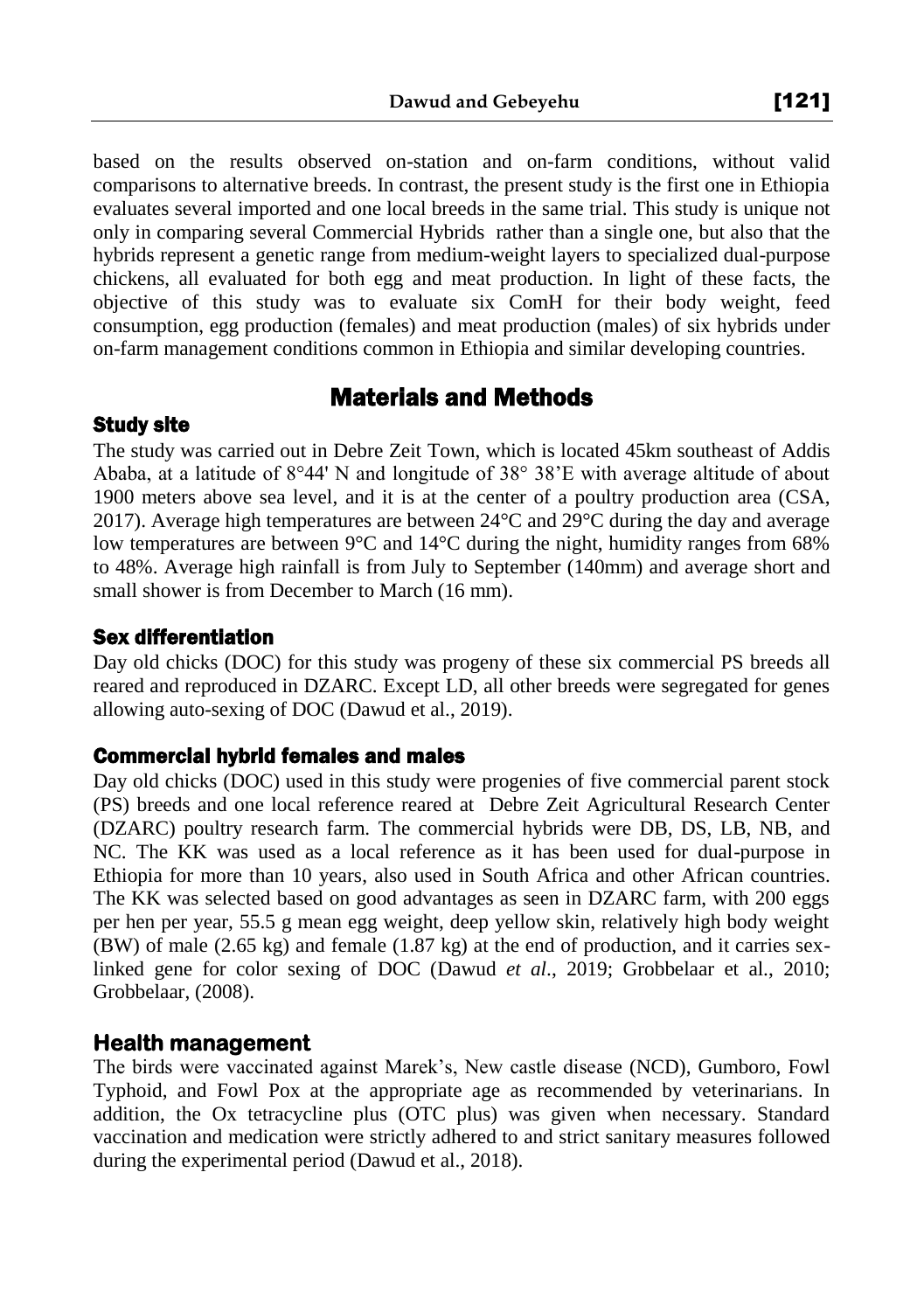#### **On-farm management**

Seven replicated farmers were selected per breed and sex. Farmers were given a five days training on how to manage the chickens and keep records. Each farmer received 100 oneday-old chicks from each breed and per sex. Farmers that kept both females and males divided their chicken houses in to two pens for each female and male. The trial followed the housing and management recommendations developed by DZARC for 100 birds reared for egg production (females) and meat production (males). The same rearing and vaccination program as on-station was followed for chickens in the on-farm study.

The six lines of the female and male in each participant house were weighed and randomly allocated (100 birds per sex  $\times$  seven farmers  $\times$  six hybrids) using Completely Randomized Design (CRD). A total of 4200 progenies birds were used to evaluate egg production (females). Similarly, 4200 hybrids were used for evaluating meat productions (males). In these on-farm trials, 50% (21 out of 42) of the participant farmers in egg production (females) were dropped out at different times either due to Gumboro outbreak, high chicken mortality, economic problems for purchasing feeds, getting high price for the pullet or reduced motivation of the farmer.

In meat production (males), 23.8% (10 of f 42) of the participant farmers were dropped out due to economic problems for purchasing feeds and reduced motivation of the farmer. The analysis was done with 50% in egg production (females) (from 16 to 48 weeks of ages only) and 76.2% in meat production (males) (from 0 to 12 weeks of age) of the participant farmers due to dropped out circumstances.

Standard layer ration was fed with a diet purchased from local feed mill containing 15 to 20% crude protein (CP), 2700 to 2900 kcal/kg metabolizable energy (ME) based on the birds' requirements (Table 1). Feeders and waterers were placed in the house according to the recommendations of each breeder's manual. Water was given *ad-libitum* to all chickens without recording the amount consumed. Crude protein percent (%CP) and energy content in the feed for each of the progenies males at 0 to 4, 5 to 8 and 9 to 16 week of age, were 22, 20 & 20% CP respectively and 3000, 3100 & 3200 kcal/kg ME, respectively.

| Hybrid    | Age        | % CP | Energy kcal/kg ME | Source             |
|-----------|------------|------|-------------------|--------------------|
| DR and DS | $0$ to $8$ | 19.5 | 2875              | Dominant CZ, 2016. |
|           | 9 to 16    | 15   | 2750              |                    |
|           | 17 to 39   | 17   | 2750              |                    |
|           | >40        | 15.5 | 2700              |                    |
| LB and KK | $0$ to $8$ | 19.5 | 2800              | Lohmann, 2016;     |
|           | 9 to 16    | 17.5 | 2750              |                    |
|           | 17 to 45   | 18.5 | 2800              |                    |
|           | >46        | 17   | 2750              |                    |
| NB and NC | $0$ to $8$ | 20   | 2900              | Novogen, 2016.     |
|           | 9 to 16    | 17   | 2750              |                    |
|           | 17 to 45   | 20   | 2750              |                    |
|           | >46        | 19   | 2750              |                    |

Table 1: Crude protein (CP) and energy content in the diets fed to the females of six commercial hybrids by age

*<sup>1</sup>DR = Dominant Red Barred; DS = Dominant Sussex; KK = Koekoek; LB = Lohmann Brown; NB = Novo Brown; NC = Novo Color.*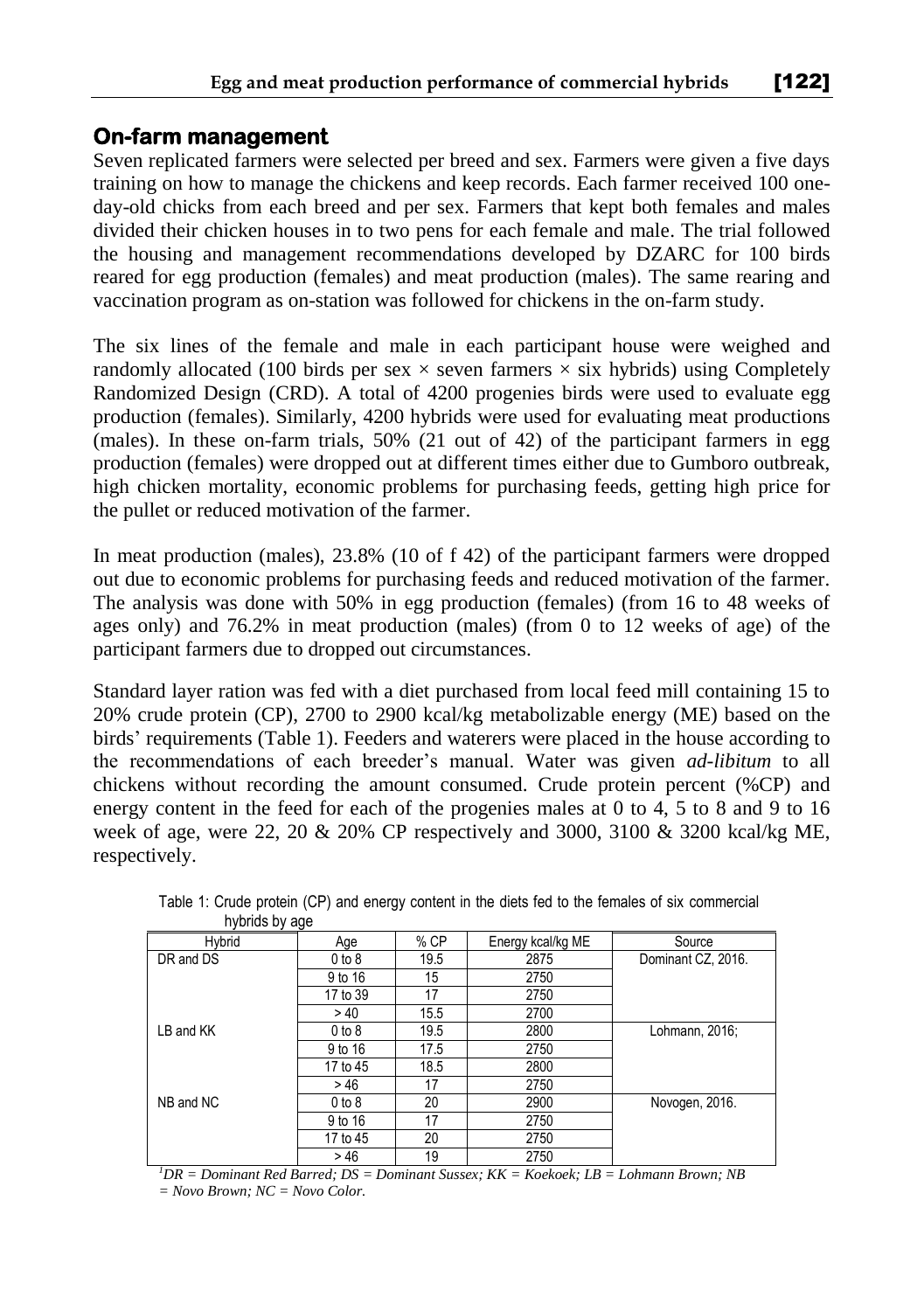### **Data collection**

Routine data recording from each participant house included weekly body weight (average of 50 % of both females and males), weekly number of all collected eggs (females), and number of dead birds per participant houses per sexes. Data on daily average feed intake (ADFI) was recorded and calculated every day for all the chickens reared in participant houses and averaged over the week. Additionally derived data were generated through calculation as follows.

- Weekly % lay (hen day) = (100 x eggs per week divided by (actual number of hens/pen x 7);
- Overall % lay (hen-day) = average weekly % lay from all the trial's 30 weeks (16 to 48);
- Total number of eggs/hen over 30wks = overall %lay x 210 (the number of days in 30 weeks);
- Average daily feed intake  $(ADFI)$  = pen's daily feed intake divided by number of birds in each participant houses;
- Age at first egg = when the first egg was found participant houses (Dawud *et al*., 2019);
- Age at 5% Lay = when the pen reached 5% lay (Dawud *et al.*, 2019);
- Age at peak of lay  $=$  when participant houses reached maximal weekly %lay;
- Average % lay at peak of lay = participant house's maximal weekly % lay;
- Egg Mass  $(Kg/hen)$  = the total number of eggs per hen per participant houses over the entire trials multiplied by average egg weight per hen per participant houses divided by 1000;
- The female FCR = the total AFI is divided by the sum of total egg mass  $+$  BWF-F 16-48; and
- Males Average Feed Intake cumulative (AFI cumulative) = AFI weekly  $\times$  7 + AFI cumulative...

#### **Statistical analyses**

Although the data of average feed intake (AFI), body weight of females (BW-F), body weight of males (BW-M) and egg production (%lay) were collected weekly, weeks are too short periods for reliable data. Therefore, the overall females trial duration of 30 weeks (from the beginning of week 16 to the end of week 48) was split to four age periods (16-24, 24-32, 32-40 and 40-48) except AFI (as it was split to six age periods), each of 8 weeks and the overall males trial duration of 12 weeks (from the beginning of week 0 to the end of week 12) was split in to three age periods  $(0-4, 4-8, 4-8)$ , each of 4 weeks.

The ANOVA model for females and males included age period as main effects and their interaction (genotype by age). Thus, the ANOVA was conducted according to the following model:

> $Y_{ijk} = \mu + G_i + A_j + X_k + (GA)_{ij} + E_{ijkl}$ where:  $Y_{ijk}$  = the <sub>ijk</sub>th observed response (AFI, BW-F, ...),  $\mu$  = overall mean,  $G_i$  = hybrids genotype effect,  $A_i$  = Age effect,  $X_k$  = covariate of initial body weight  $(GA)_{ii}$  = hybrids genotype  $\times$  Age interaction effect,  $E_{iik}$  = random error.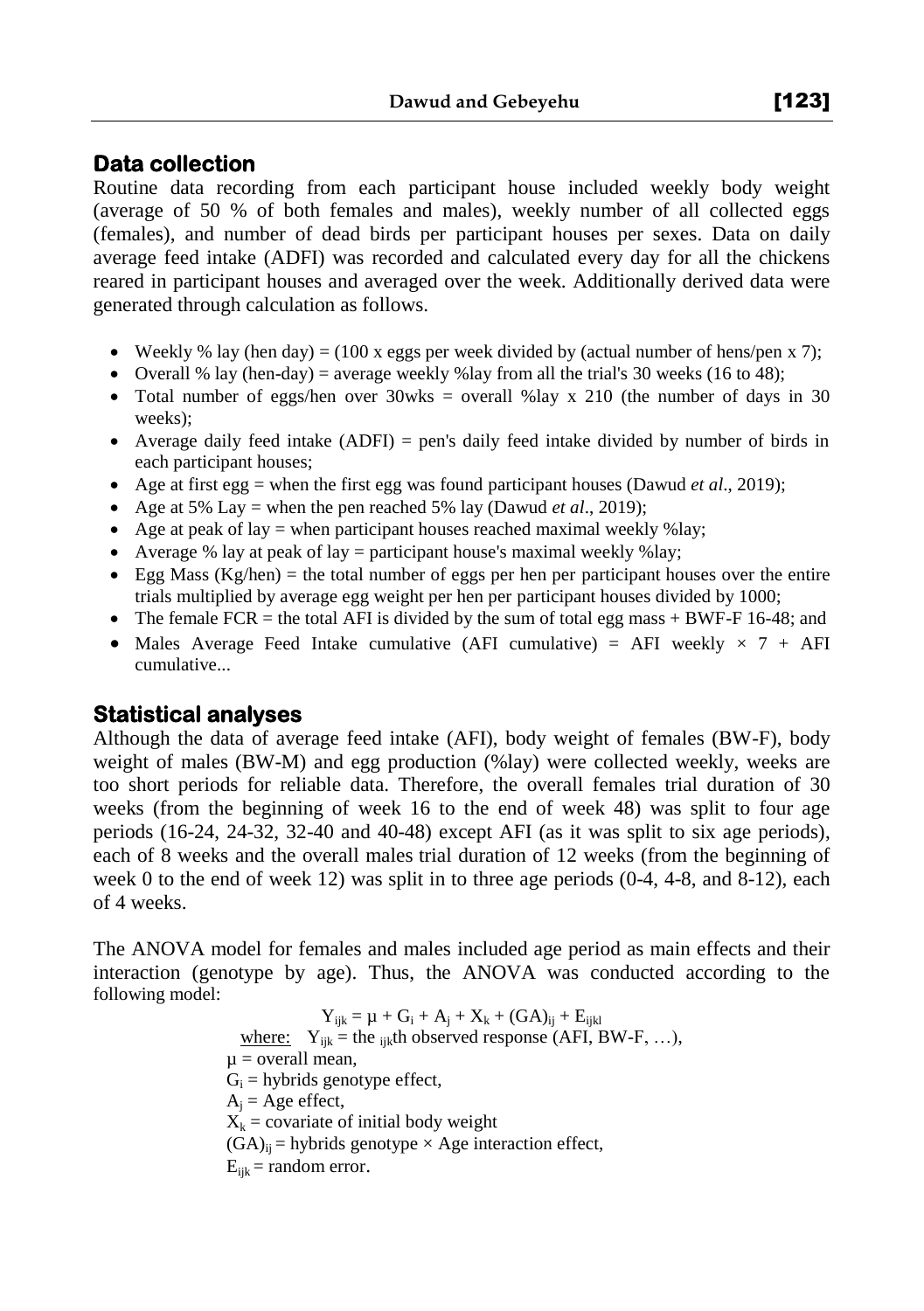Mean separation was determined using Tukey test with 5% probability. The JMP software Version 12 (SAS Institute Inc., 2014) was used to analyze the data.

# **Result and Discussion**

The actual conditions of the participant farmers' houses were similar to those in smallscale commercial farmers in Ethiopia (and similar developing countries), and quite different from those in developed counties where the six commercial hybrid have been bred and tested. Therefore, absolute levels of performance are hardly comparable to those in the breeders' guidelines and in publications from high-level trained farmers in developed countries.

#### **Egg production**

Average means of age at first egg and 5% lay (days), % lay at peak of lay (from 16 to 48 weeks of age) are presented in Table 2 for all the six Commercial hybrids. There were significant effects  $(P<0.05)$  at 5% lay (days) and % lay at peak of lay in these egg production performance traits among the genotypes during the laying stages except for age at first egg (days). The earliest sexual maturity at 5% lay (days) was exhibited (119 days) in NC, followed by DR, KK and NB (126 days), while the DS and LB reached sexual maturity at an older age (135 days) during the study periods. NB was top in average % lay at peak of lay (86.4%) and DS was the lowest (62.4%). LB, NC, KK and DR were intermediates in average % lay at peak of lay as presented in Table 2.

| able 2. Means of age at first egg and at 5% lay and peak % lay of six commercial hybrids. |                     |                   |                       |                    |              |                    |  |
|-------------------------------------------------------------------------------------------|---------------------|-------------------|-----------------------|--------------------|--------------|--------------------|--|
| Dav                                                                                       | DR                  | DS                | ΚK                    | LB                 | NΒ           | <b>NC</b>          |  |
| Age at first egg                                                                          | 119.0               | 128.3             | 124.6                 | 127.8              | 119.0        | 112.0              |  |
| Age at 5% lay                                                                             | 126.0 <sup>ab</sup> | 135.3a            | $128.8$ <sup>ab</sup> | 134.8 <sup>a</sup> | $126.0^{ab}$ | 119.0 <sup>b</sup> |  |
| % lay at peak of lay                                                                      | 70.2 <sup>ab</sup>  | 62.4 <sup>b</sup> | 76.2ab                | 77 7ab             | 86.4a        | 77.5ab             |  |

Table 2: Means of age at first egg and at 5% lay and peak % lay of six commercial hybrids.

*a–bMeans with different letters within rows differ significantly by the Tukey test at p<0.05. <sup>1</sup>DR = Dominant Red Barred; DS = Dominant Sussex; KK = Koekoek; LB = Lohmann Brown; NB =* 

*Novo Brown; NC = Novo Color.*

Average egg production performances % lay (hen-day) at 4 age periods, from the start (16 weeks) to the end (48 wks) of the trial, average egg weight, total number of eggs/hen/30wks, Egg Mass (Kg/hen) for the six hybrids is shown in Figure 1 and Table 3. The hybrids differed in % lay, especially during the 24-32 weeks period. NB was leading with an average of 67.4 %, followed by NC (60.4%), while DS (47.2%) was the lowest. LB, KK and DR were intermediate with an average of 51% lay during the 24-32 weeks period (Figure 1). Except one of the hybrid (DR), the laying rate of others continues to increase up to 32-40 weeks period. One of the notable performances observed in NC and NB was that laying continues to increase at a higher rate compared to others. Laying percent started to decline after 40 weeks of age for all as presented in Figure 1. The average egg production in hen-day  $(\%)$  of NB (56.1%) was higher than all the rest, while LB, NC, KK and DR were intermediate. However, the lowest hen-day egg production was recorded in DS (41.9%) over the entire period as indicated in table 3. There were significant differences  $(P<0.05)$  among hybrids in age in periods and genotype by age interactions in % lay (hen-day) over the entire laying period (16-48 weeks).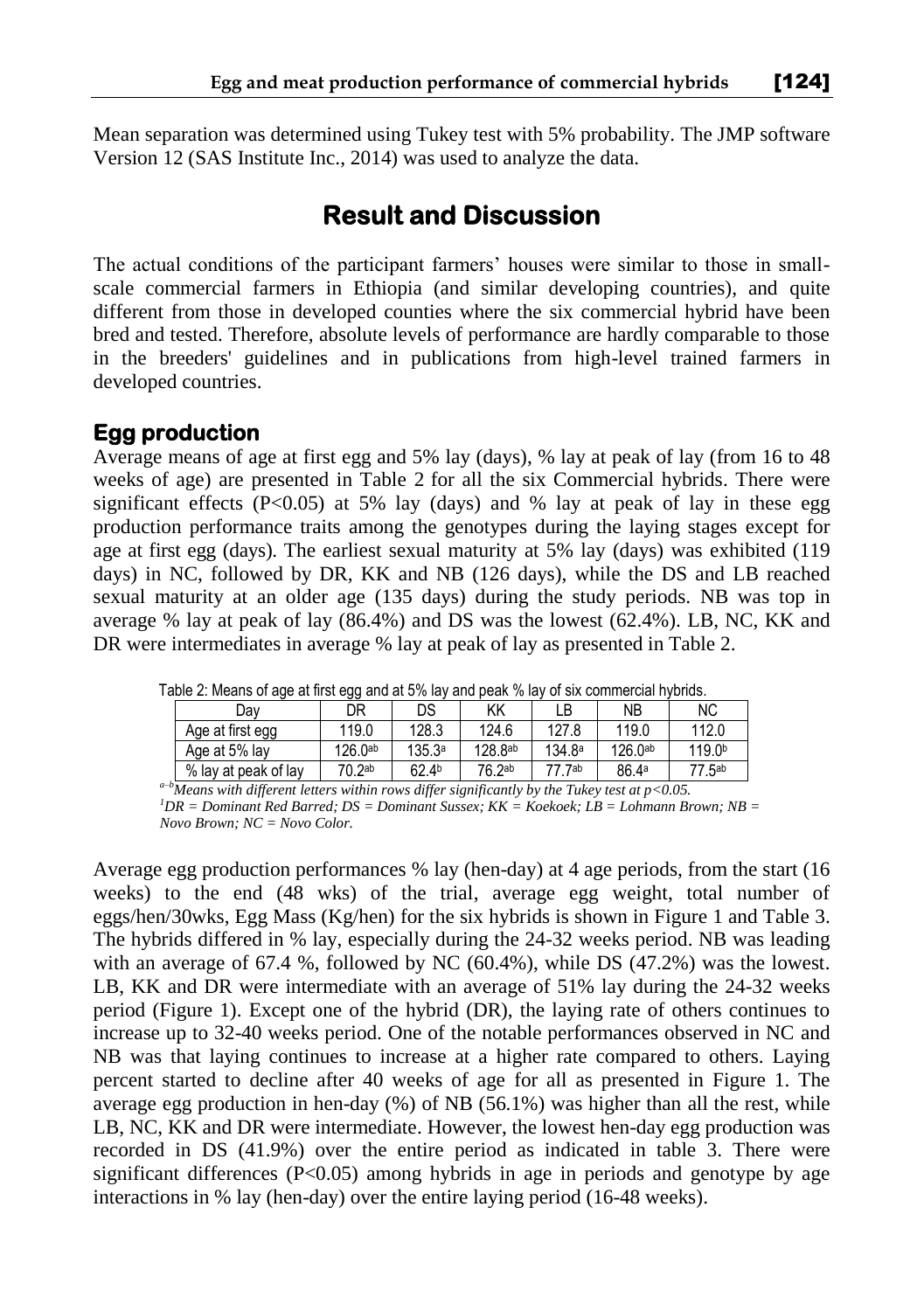The egg production performances of the five hybrids (DR, DS, LB, NB and NC) were low compared to the standards given by the respective breeding companies (Dominant, Lohmann and Novogen). All the five hybrids were similar with respect to the onset of lay. The KK showed earlier sexual maturity similar to the reports of and Grobbelaar et al. (2010). The differences between age at sexual maturity and the levels of egg production found in this study and the figures reported by the breeders and other studies could be attributed to differences in management and environmental conditions.

The levels of peak laying rate (% lay at peak of lay, total number of eggs production) of the five European ComH (DR, DS, LB, NB and NC) were not similar to those indicated by the breeding companies (Lohmann, Dominant CZ and Novogen), Dawud et al. (2019) and Grobbelaar et al. (2010). These results suggest the relatively low levels of total number of egg production were mainly due to slow elevation and early dropping in laying rate before they reach to their genetic potential as presented in Figure 1. Especially in DS, the lowest total numbers of eggs/hen (about 98.2 eggs/hen) over the entire trial was recorded as presented in Table 4, due to poor laying consistency, with the lowest egg production (about 41.9 % lay). Higher % at peak of lay was recorded in KK than the reports of Dawud et al. (2019). The reason for the lower total number of eggs per hen in five European chickens as compared to the standards reported by the breeding companies may be that they require high-level inputs in terms of nutritional and health management, to fully express their genetic potential (FAO, 2014).



Figure 1. Average % lay (hen-day) from the six Commercial hybrids at 4 age periods, from the start (16 wks) to the end (48 wks) of the trial.

*DR = Dominant Red Barred; DS = Dominant Sussex; KK = Koekoek; LB = Lohmann Brown; NB = Novo Brown; NC = Novo Color.*

The highest average egg weight was recorded in NC (59.2g), followed by DS (58.3g), while DR, NB and LB were intermediate; however, the lowest average egg weight was recorded in KK (50.9g) during the laying stages. Relatively similar egg weight (60.1g), for Lohmann breeds was reported by Jana et al. (2014) with this finding but it was higher than the report of Dawud et al., (2011) for Lohmann Silver (52.9g). Desalew et al. (2015) reported lower egg weight for KK (47.8g) than this finding with similar age periods.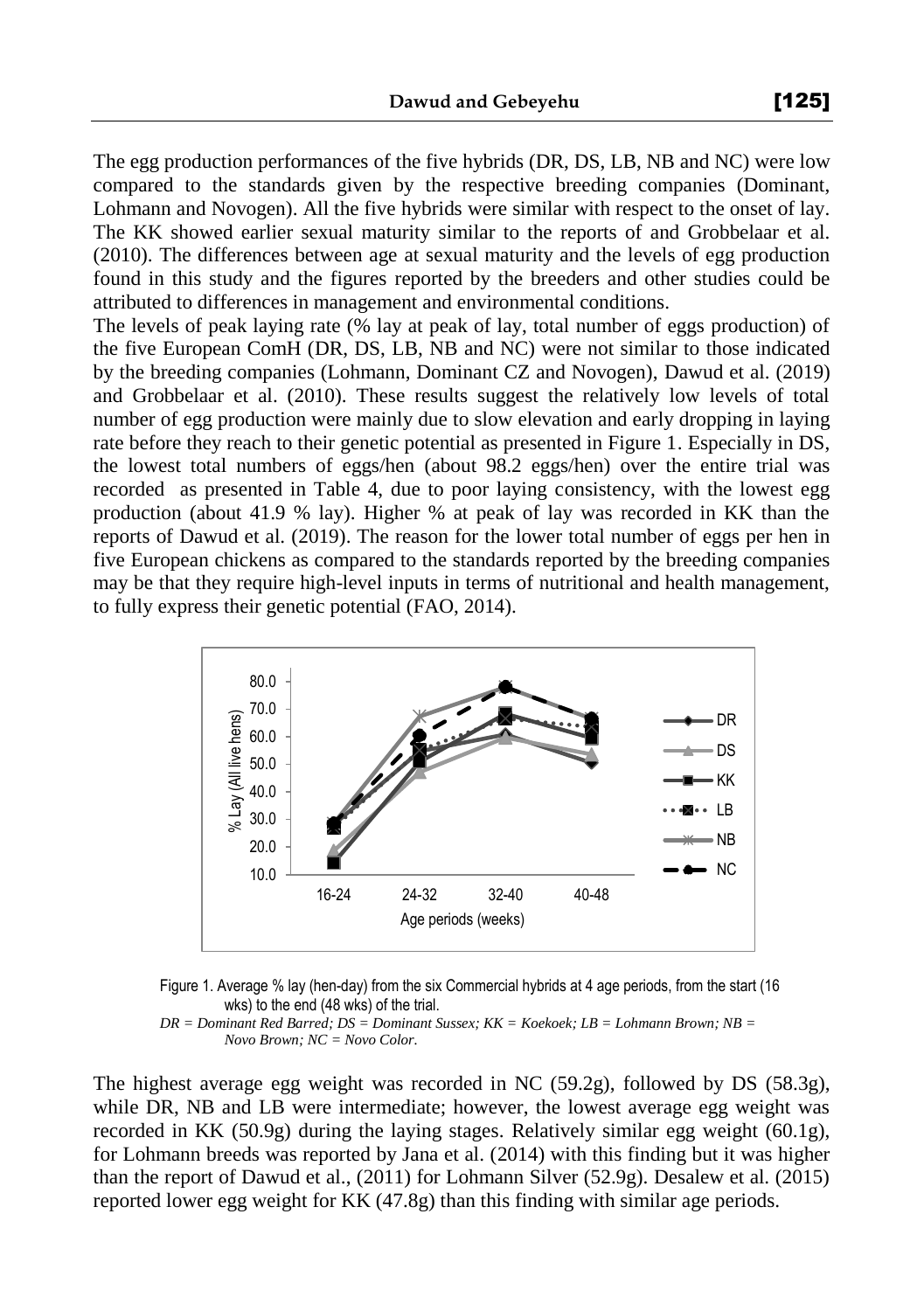Significantly the highest number of eggs was recorded in NB (131.5 eggs/hen), followed by LB (116.4 eggs/hen) and NC (111.3eggs/hen), while DR and KK were intermediate during the 30 weeks of laying. The lowest total number of eggs was recorded in DS (98.2 eggs/hen) due to poor laying consistency (~ 41.9 % lay) Table 3.

The highest egg mass (Kg/hen) was recorded in NB (7.51kg/hen). Egg mass was the lowest in DS (5.73kg/hen) and KK (5.79kg/hen) and intermediate in NC, LB and DR (Table 3). The main parameters used to compare the female' as egg production performance of hybrids were egg production on the income side, feed intake on the costs side and their combination, feed conversion ratio (FCR). Considering these parameters NB was the best with higher egg production, lowest feed intake, higher egg mass and better FCR, followed by LB and NC, while DS was the least in egg production performance during these 30 weeks of age under on-farm trial.

#### **Female body weight**

The females' body weight (BW-F) at five ages, from the start (16 weeks) to the end (48 weeks) of the trial, onset of laying (16 weeks) and end of the trails of (48 weeks), average body weight gain (ABWG-F) between periods (16-48 weeks), total average feed intake (AFI kg/hen in 30 weeks) and FCR are presented in Table 4 and Figure 2.

The body weight of females (BW-F) exhibited differences ( $P<0.05$ ) among hybrids, within age and (genotype by age interactions) in body weight and body weight gain during these 30 weeks of age. At the end of the trails (48 weeks of age), BW-F of NC was significantly the highest (2203.3g) and the lowest BW-F was recorded in DS (1926.7g). The KK female ranked second in body weight (2100g at 48 weeks of ages), while the others (NB, DR and LB) were intermediate. (Table 4). In NC body weight continues to increase remarkably after 32 weeks of age due to its genetic background from its broiler male parents (Figure 2). Significantly higher average body weight gain (BWG-F) was recorded in NC (88.9g) and KK (85.6g) females than other hybrids and the lowest BWG-F was observed in DS (52.5g), while the others DR, NB and LB were intermediate (Table 3).

The body weight of female (BW-F) of NC and KK were significantly highest compared to the standards reported by the breeder's company and Dawud et al., (2019), with similar age periods of this study whereas in the rest (DR, DS, LB and NB) BW-F were lower than the company standards. This may relate to the lowest feed intakes and low body weight gains of these hybrids under on-farm condition of this trial. The lower in body weight among few females of hybrid was due to the environmental factors as reported by Doni et al., (2015) that, temperature more than 28°C, weight gains are lowered. If condition remains for prolonged period, there may be loss in body weight. One of the remarkable BW-F was observed after 32 weeks of age in NC where continues to increase at higher rate than others due to the genetic background during their broiler male parents stocks combinations study, followed by KK until the end of the trials.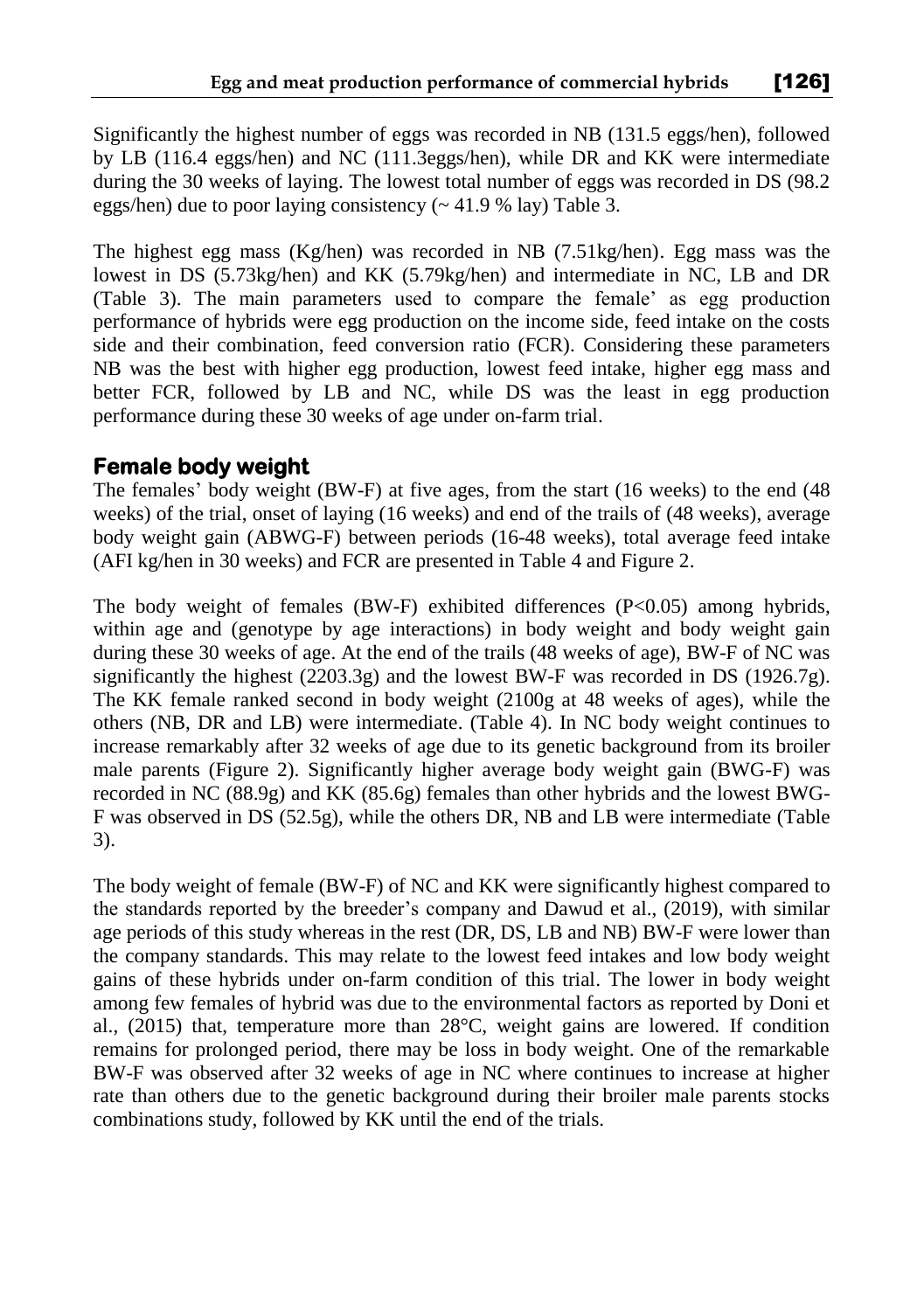Table 3: Mean body weight (BW-F), average body weight gain (ABWG-F), and average daily feed intake (ADFI-F), % lay (hen-day), egg weight, total numbers of eggs, egg mass, total average feed intake (AFI-F) and feed conversion ratio (FCR) of females from six commercial hybrids

|                                           | Age<br>(week) | <b>DR</b>           | DS                  | ΚK                  | LB                  | <b>NB</b>            | ΝC                 |
|-------------------------------------------|---------------|---------------------|---------------------|---------------------|---------------------|----------------------|--------------------|
| Body weight (g)                           | 16            | $1764.5^a$          | 1753.3a             | 1626.0 <sup>b</sup> | 1692.5 <sup>b</sup> | $1705$ <sup>ab</sup> | 1576.7°            |
|                                           | 48            | 2006.7 <sup>b</sup> | 1926.7 <sup>c</sup> | $2100.0^{ab}$       | 2000.0 <sup>b</sup> | 2026.7 <sup>b</sup>  | 2203.3a            |
| Average body weight gain (g)              | 16-48         | 77.0 <sup>b</sup>   | 52.5 <sup>c</sup>   | 85.6 <sup>a</sup>   | 73.3 <sup>b</sup>   | 74.1 <sup>b</sup>    | 88.9 <sup>a</sup>  |
| Average daily feed intake<br>(g/bird/day) | $0 - 48$      | 88.3b               | 85.6c               | 89.9ab              | 88.1 <sup>b</sup>   | 88.3 <sup>b</sup>    | 91.1a              |
| % Lay (hen-day)                           | 16-48         | 45.7 <sup>ab</sup>  | 41.9 <sup>b</sup>   | 45.9 <sub>ab</sub>  | 49.6ab              | 56.1a                | 47.3 <sup>ab</sup> |
| Source of variation                       |               |                     |                     |                     |                     |                      |                    |
| Hybrids                                   |               | $***$               | $****$              | ****                | $***$               | $***$                | $***$              |
| Week                                      |               | $***$               | $***$               | ****                | $***$               | $***$                | $***$              |
| Hybrids x week                            |               | $***$               | $****$              | ****                | $***$               | $****$               | $***$              |
| Average egg weight $(q)^2$                | 16-48         | 57.8bc              | 58.3ab              | 50.9 <sup>d</sup>   | 56.7c               | $57.1$ bc            | 59.2a              |
| Total number of                           | 16-48         | 107.1c              | 98.2 <sup>d</sup>   | 107.6c              | 116.4 <sup>b</sup>  | 131.5a               | 111.3 <sup>b</sup> |
| eggs/hen/30weeks                          |               |                     |                     |                     |                     |                      |                    |
| Egg Mass (kg/hen)                         | 16-48         | 6.19 <sup>b</sup>   | 5.73c               | 5.79c               | 6.42 <sup>b</sup>   | 7.51a                | 6.59 <sup>b</sup>  |
| Total average feed intake<br>(kg/hen)     | 16-48         | 23.0 <sup>ab</sup>  | 21.8 <sup>b</sup>   | 23.4a               | 23.3 <sup>ab</sup>  | 22.7 <sup>ab</sup>   | 23.3 <sub>ab</sub> |
| Feed conversion ratio (FCR)               | 16-48         | $3.76$ bc           | 3.85 <sup>b</sup>   | 4.08a               | $3.77$ bc           | 3.18 <sup>d</sup>    | 3.54c              |

*a–dMeans with different letters within rows differ significantly by the Tukey test at p<0.05. \*\*\*\*P<0.0001; <sup>1</sup>DR =* 

*Dominant Red Barred; DS = Dominant Sussex; KK = Koekoek; LB = Lohmann Brown; NB = Novo Brown; NC = Novo Color. Wks = weeks; <sup>2</sup>Eggs weight was collected when the hens were at 28, 36 and 44.weeks of age only.* 



Figure 2. Average body weight of females from the six Commercial hybrids (ComH) at 5 ages, from the start (16 wks) to the end (48 wks) and at 3 ages.

*DR = Dominant Red Barred; DS = Dominant Sussex; KK = Koekoek; LB = Lohmann Brown; NB = Novo Brown; NC = Novo Color.*

#### **Female average feed intake**

The average daily feed intake (ADFI g/bird/day) at 6 age periods, from the start (0-8 weeks) to the end (40-48 weeks) of the trial, total average feed intake (AFI kg/hen) and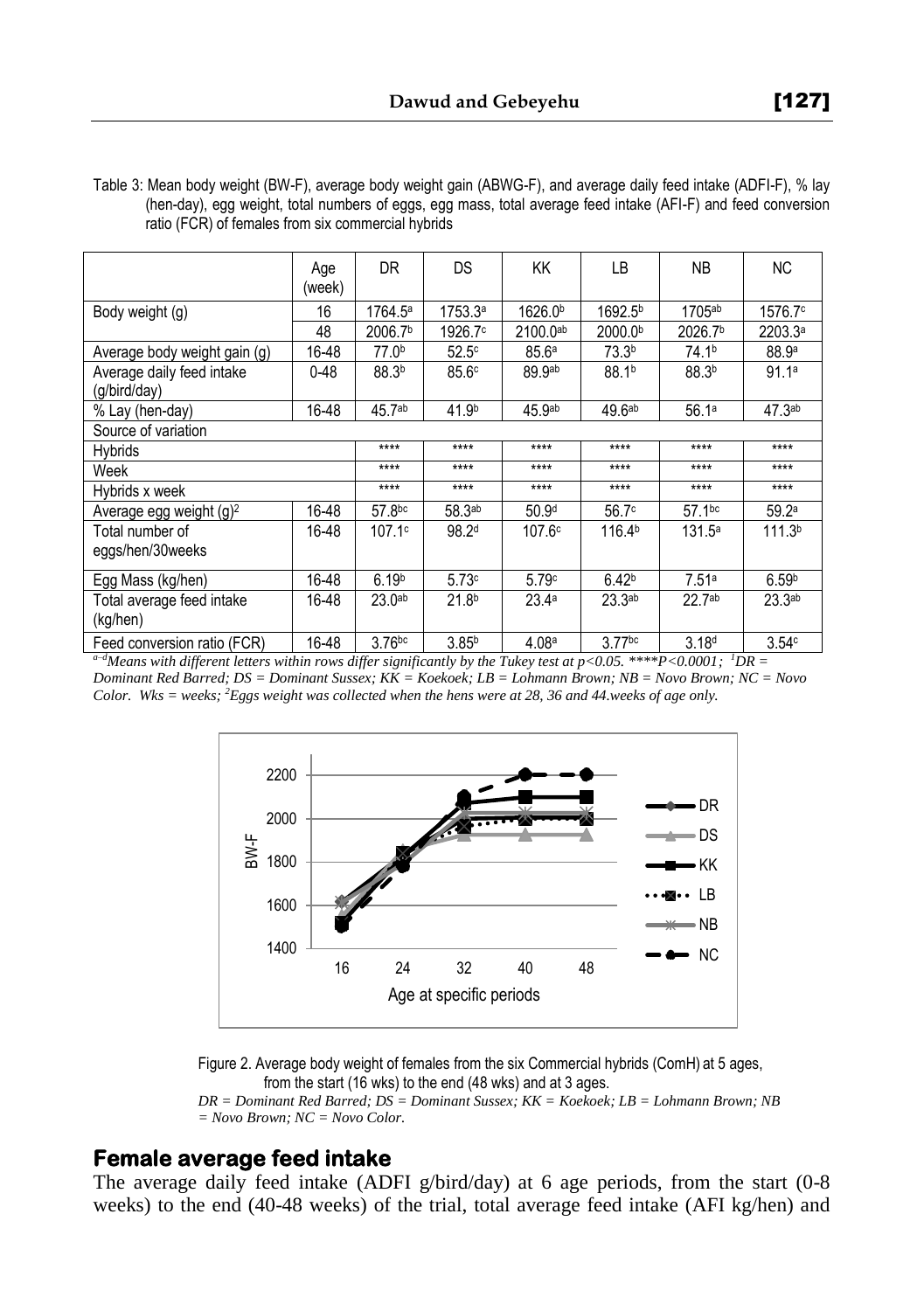the feed conversion ratio (FCR) for the six hybrids is shown in Figure 3 and Table 4. The average feed intake during the study periods (0 to 48 weeks) was on average  $\sim 88.5$  g/bird per day in all hybrids. Those finding was much lower than the standards reported by the breeding companies (Lohmann, Dominant CZ, and Novogen) and Dawud et al. (2011). The results reported here and those reported by the breeders and other studies could be attributed to differences in management and environmental conditions. An environmental factor like temperature was found to contribute about 97.2% showing that it has the greatest effect on feed intake. Hence, a decrease in rate of feed intake in any poultry farms as reported by Obayelu et al., (2006). Significantly, higher ADFI difference was recorded after 16-24 weeks of age periods in all hybrids. During the study periods (0-8 to 40-48 weeks of age periods) all hybrids showed similar ADFI but DS was exhibited at lower rate compared to the others after 16-24 to 40-48 weeks of age periods (Figure 3). There was significant difference  $(P<0.05)$  among hybrids, within age and (genotype by age interactions) in ADFI (g/bird/day) of female due to the higher ADFI in NC during the laying stages.

The overall feed intake was significantly higher in four hybrids of KK, NC, LB and DR over the trial period (16-48 weeks) ranging from 93.5 to 120 g/hen/day, accumulating to mean total average feed intakes (AFI) around 23kg/hen in 210 days. The lowest overall total average feed intakes (AFI) was exhibited by DS (21.8kg/hen), while hybrids of NB was intermediate in total average feed intakes (AFI) (22.7kg/hen) (Table 3).

The female bird's ability to convert nutrients to an important aspect of overall performance is expressed in feed conversion ratio (FCR). Significantly better FCR was recorded in NB (3.18), followed by NC (3.54) and in contrast poor FCR was recorded in KK (4.08), while DR, LB and DS were intermediate over the entire trial (Table 3). The poor FCR observed in this trial was due to causes related to poor feeding management practices prevalent under small farmers management conditions (feeder management will affect flock FCR through its effect on feed intake and feed spillage). Other causes may include measurement failures (over-estimation of actual feed usage and / or underestimation of actual live weight will certainly lead to reduction of FCR), water management problems (the provision of adequate drinking space and a source of clean water are essential). A reduction in water intake will lead to a reduction in feed intake and an increase in FCR All the five European and one local hybrids much lower as compared to the standards reported by the breeding companies (Lohmann, Dominant CZ and Novogen) and Dawud et al. (2019) due to lowest feed intakes and egg productions in general in these on-farm trails.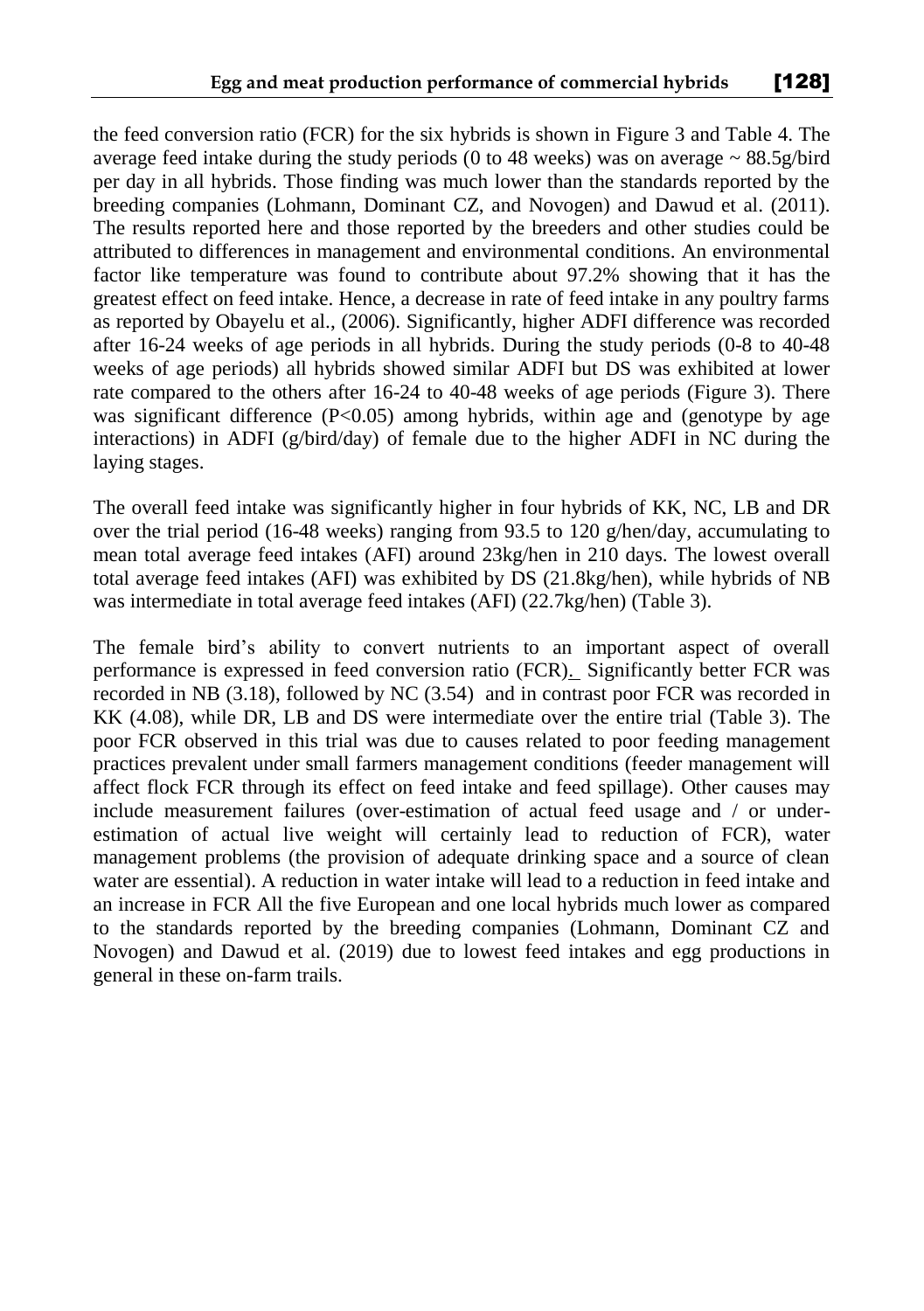

Figure 3. Average daily feed intake (ADFI) per chicken from the six Commercial hybrids females at 6 age periods, from the start (0 -8 weeks) to the end (40-48 weeks) of the trial. *DR = Dominant Red Barred; DS = Dominant Sussex; KK = Koekoek; LB = Lohmann Brown; NB = Novo Brown; NC = Novo Color*.

#### **Female mortality**

In these on-farm (females' egg) production trials, significantly higher average % mortality was recorded in DS (1.15%) than other hybrids, followed by DR, NB and NC females. The lowest average % mortality was recorded in KK (0.29%) and LB (0.20%) females. The performance of egg production (females) on-farm females' mortality trials, lowest average % mortality results were found in all hybrids of females as compared to the standards reported by the breeder's company. In a study with KK (22.2 %) in South Africa (Grobbelaar et al., 2010) mortality was higher than our findings. In most of the farmers' houses occurred Gumboro out- break at growing stages even though the chickens were vaccinated though out the trials and then the farmers predominantly reason out to these mortalities to drop out from these trails and also their second intention was the economic problems to purchase feeds for their chickens. There were significant (P<0.05) effects of hybrids and ages but the genotype by age interactions effect on the average % mortality of the females during the laying phases.

Table 4: Least square means of average % mortality over the entire trial (Week 16 to 48) of females from six commercial hybrids.

| Parameter                                  | DR                   | DS     | ΚK                | LΒ                | <b>NB</b>          | ΝC        |
|--------------------------------------------|----------------------|--------|-------------------|-------------------|--------------------|-----------|
| Average females mortality (Weeks 16 to 48) | $0.70$ <sup>ab</sup> | . .15ª | 0.29 <sup>b</sup> | 0.20 <sup>b</sup> | 0.31 <sub>ab</sub> | $0.41$ ab |
| Source of variation                        |                      |        |                   |                   |                    |           |
| <b>Hybrids</b>                             | $***$                | ****   | ****              | $***$             | $***$              | $***$     |
| Week                                       | $***$                | $***$  | $***$             | ****              | ****               | $***$     |
| Hybrids x week                             | $- - - -$            | ----   | ----              | ----              | ----               |           |

*a–dMeans with different letters within rows differ significantly by the Tukey test at p<0.05. \*\*\*\*P<0.0001; <sup>1</sup>DR = Dominant Red Barred; DS = Dominant Sussex; KK = Koekoek; LB = Lohmann Brown; NB = Novo Brown; NC = Novo Color.*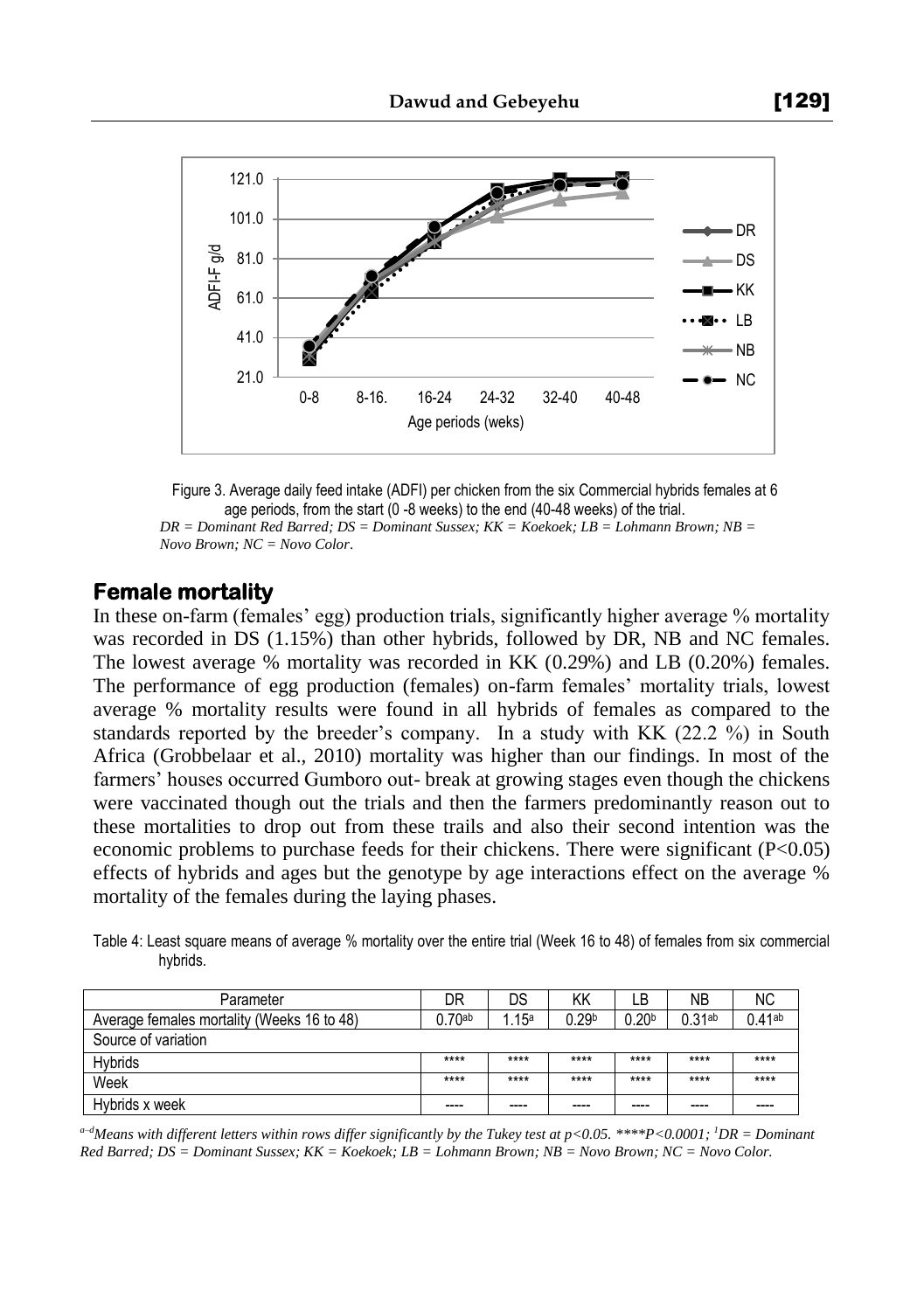#### **Males body weight and feed intake**

The males' body weight (BW-M) for meat production curves from six Commercial hybrids at 3 ages, from the start (4 weeks) to the end (12 weeks) of the trial are presented in Figure 4. Average males BW-M at the end of the trials (12 weeks), body weight gain (BWG-M) between periods (0-12 weeks), and cumulative average feed intake (g) (CFI) (between 0-12weeks) are presented in Table 5. The most economic criterion for marketing male chickens in Ethiopia was live body weight (since selling live body was common) especially at holidays to prepare the traditional '*Doro wet*' (chicken stew). Significantly higher BW-M was recorded in DR, KK and NB with the range of 1600 to 1620g, followed by NC (about 1525g); while LB and DS was intermediate about 1400g (Table 5). There were differences (P<0.05) among hybrids males, within age and genotype by age interactions in average feed intake (AFI cumulative). BW-M and BWG-were significantly (P<0.05) affected by genotype and not by hybrids x Age interactions.

Like BW-M, significantly higher BWG-M was recorded in NB, KK and DR with the range of 525.2 to 530g, followed by NC (497.6g); while LB and DS were intermediate about 458.5g (Table 5). Generally, it was observed that the commercial hybrid males tested in this trial could be used as alternative to broiler chickens for meat production in Ethiopia. Significantly higher cumulative feed intake (CFI) was in NB (4626.2g) and the lowest cumulative feed intake (CFI) was in DR (4403.8) throughout the trials; while others were intermediate in CFI cumulative (Table 5) over the entire trials (0 to 12 weeks of age).

The BW-M and BWG-M of DR, KK and NB were the highest compared to the standards reported by the breeder companies and Dawud et al., (2019), while, BW-C of NC, LB and DS were comparable with the standards reported by the breeder companies (Lohmann, Dominant CZ and Novogen), Dawud et al. (2019) and Grobbelaar et al., (2010). As expected, the BW-M of the six hybrids were significantly lower than reported by (Lichovníková et al., 2009) of fast-growing broiler types of Ross 308 (6000g). The BW-M of DR, NC, KK and NB were higher than reported by (Lichovníková et al., 2009) of ISA Brown males and lower results recorded in NC, LB and DS when compared with the 30 weeks of age only. The BW-M of all the six hybrids were lower than all the experimental hybrids done in Europe with better management and feeds in comparing to commercial fast-growing and slow-growing broiler types as well as males from a commercial layer hybrids reported by Mueller, et al., (2018). In addition these hybrids was not comparable with Sasso 51 (2423g), Ross PM3 (2415) and Lohmann dual (2161g), but the three hybrids of DR, KK and NB were comparable with Belgian Malines (1718g), whereas they were higher than the Schweizerhuhn (1317g) and Lohmann Brown plus (1227), as reported by Muller, et al., (2018).

The average feed intake of all the hybrids was comparable with the standards reported by the breeding companies (Lohmann, Dominant CZ and Novogen), Dawud et al. (2019) and Grobbelaar et al., (2010) but much lowers than the same experimental hybrids reared in Europe. However, the feed intake of hybrids in this trial was higher than the Lohmann Brown plus and Schweizerhuhn but lower than the fast and slow-growing broiler types of Ross PM3, Sasso 51 and Lohmann Dual (Mueller, et al.,2018); however, fed for the males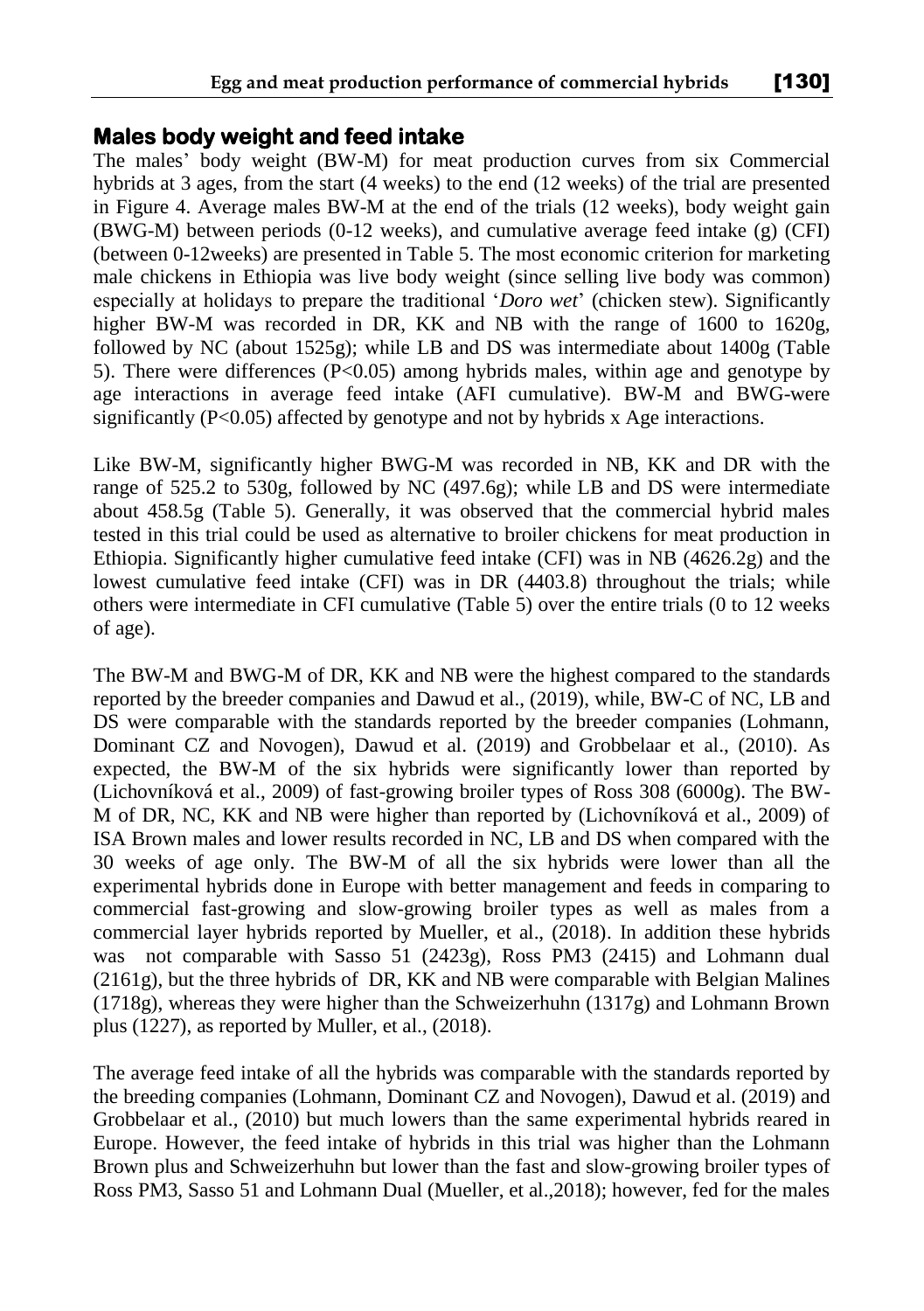were differs from the breeding companies.

This study showed that males from commercial hybrids (dual purpose breeds) are suitable for meat productions under small holder farmers' conditions of Ethiopia. additionally this trial could be the real solutions to avoid the practice of culling day-old layer types of males and also good news for the Ethiopian local people especially at holidays and events to enjoy the traditional 'Doro wet' (chicken stew) with these males, again it could be economical in both side, for the user (with cheap price) and for the business man (selling live or dressed).

Table 5: Least square means of average body weight gain, final body weight and cumulative feed intake (CFI) of males from six commercial hybrids.

|                                | Age      | DR                  | DS                  | KK                  | LВ                  | <b>NB</b>          | <b>NC</b> |
|--------------------------------|----------|---------------------|---------------------|---------------------|---------------------|--------------------|-----------|
|                                | (weeks)  |                     |                     |                     |                     |                    |           |
| Average body weight gain (g)   | $0 - 12$ | 522.0a              | 455.0b              | 523.7a              | 462.6 <sup>b</sup>  | 530.0 <sup>a</sup> | 497.6ab   |
| Body weight (g)                | 12       | 1600.0 <sup>a</sup> | 1400.0 <sup>b</sup> | 1600.0 <sup>a</sup> | 1420.0 <sup>b</sup> | 1620.0a            | 1525.0ab  |
| Cumulative feed intake $(q)^2$ | $0 - 12$ | 4403.8b             | 4448.1ab            | 4462.1ab            | 4471.6ab            | 4626.2ª            | 4559.8ab  |
| Source of variation            |          |                     |                     |                     |                     |                    |           |
| <b>H</b> vbrids                |          | ****                | ****                | $****$              | ****                | $***$              | $****$    |
| Week                           |          | ****                | ****                | $****$              | ****                | $****$             | $****$    |
| Hybrids x week                 |          | ----                | ----                | ----                | ----                | ----               |           |

*a–bMeans with different letters within rows differ significantly by the Tukey test at p<0.05; <sup>1</sup>DR = Dominant Red ; Barred; DS = Dominant Sussex; KK = Koekoek; LB = Lohmann Brown; NB = Novo Brown; NC = Novo Color. Wks = weeks. <sup>2</sup> hybrids \*Age interaction was significant*



Figure 4. Average body weight of males from the six Commercial hybrids at 3 ages of specific periods, from the start (4 wks) to the end (12 wks) of the trial.

*DR = Dominant Red Barred; DS = Dominant Sussex; KK = Koekoek; LB = Lohmann Brown; NB = Novo Brown; NC = Novo Color. Wks = weeks.*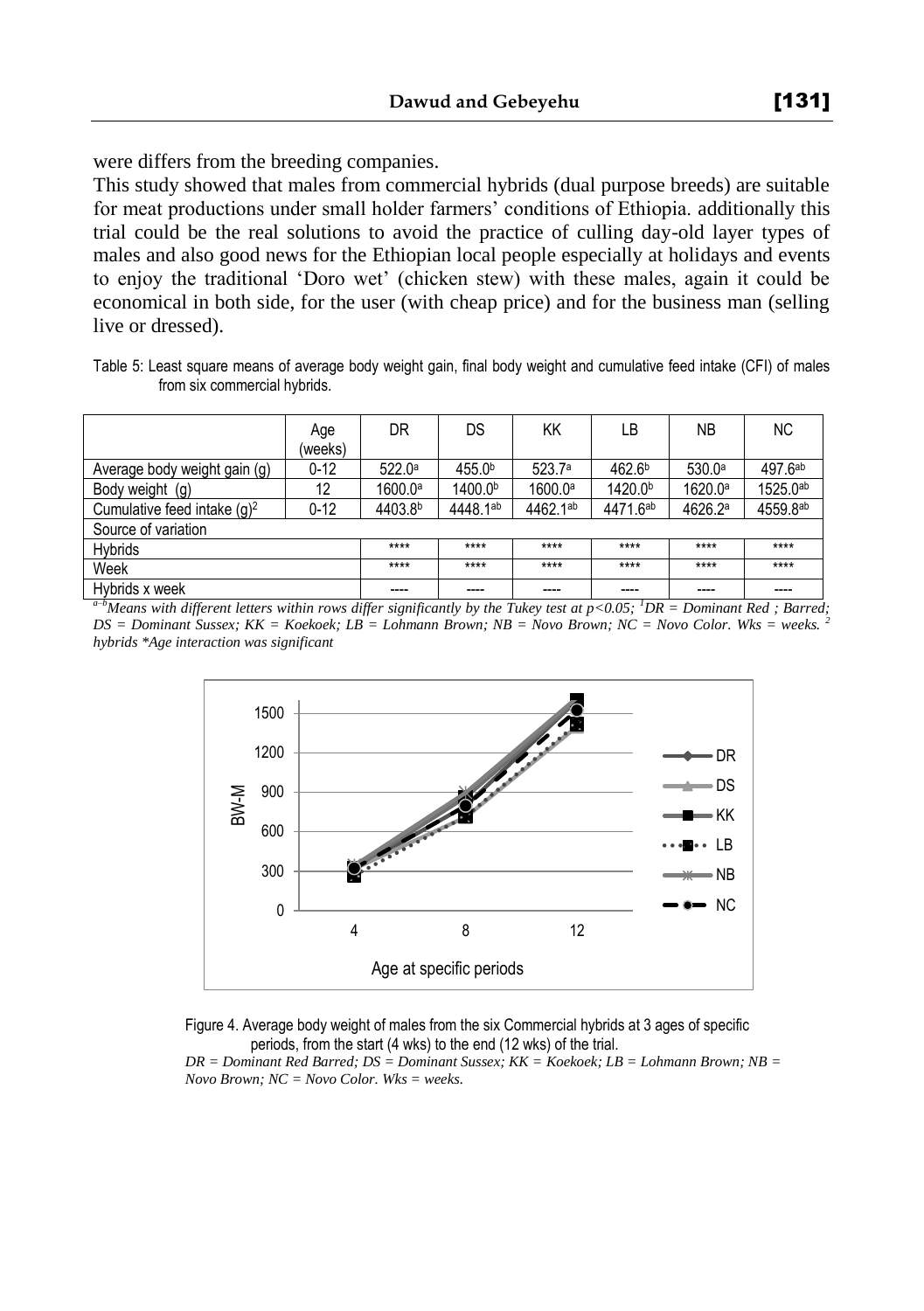#### **Males' mortality**

The least square means of average % mortality over the entire trial (Week 0 to 12) of males from six Commercial layers are presented in Table 6. During (males' meat) production trials, significantly very low mortality (0.40%) was recorded in NB males. The highest average % mortality was recorded in DR (4.25%) followed by LB (2.80%) males, while DS (1.35%), NC (1.25%) and KK (1.00%) males were intermediates over the entire trials (weeks 0 to 12). There were significant  $(P<0.05)$  effects of hybrids and ages but the genotype by age interactions effect on the average % mortality of the females during the laying phases and males growth stages was not significant (P>0.05).

In these meat production (males) on-farm males' mortality trials, significantly very low average % mortality (from the least NB (0.40%) to the higher in DR (4.25%) in all hybrids were found as compared (from the least NC (4.2%) to highest KK (22.2%) to the standards reported by the breeder's company and Grobbelaar et al. (2010) with similar age periods of the study. In these males trial for meat productions, very low average % mortality was recorded in all hybrids than the mortality till 90 days of age (9.1% in ISA Brown) males and (8% in Ross 308) report of Lichovníková et al. (2009). This trial would suggest for the production of meat from males in Ethiopia is economical and truthful. In general, the mortality of females and males on these on-farm trial was mostly due to mismanagement, Gumboro out-break at growth stages, under feeding systems, inadequate drinking space and a source of clean water and also in case of males, when the superior in body size or the aggressive one was try to mate the smaller in body size and then these smaller in body size males was restrained itself in one corner side of the house without feed and water and tend to die finally unless they are fed by the persons as seen under onstation.

| Parameter                                    | DR                | DS    | ΚK                   | LB                | NΒ                | <b>NC</b>         |
|----------------------------------------------|-------------------|-------|----------------------|-------------------|-------------------|-------------------|
| Average males' mortality (%) (Weeks 0 to 12) | 4.25 <sup>a</sup> | .35c  | $1.00$ <sup>cd</sup> | 2.80 <sup>b</sup> | 0.40 <sup>d</sup> | .25 <sup>cd</sup> |
| Source of variation                          |                   |       |                      |                   |                   |                   |
| Hvbrids                                      | $***$             | $***$ | $***$                | $***$             | $***$             | $***$             |
| Week                                         | $***$             | $***$ | $***$                | $***$             | $***$             | $***$             |
| Hybrids × week                               | ΝS                | NS.   | ΝS                   | ΝS                | ΝS                | ΝS                |

| Table 6: Least square means of average % mortality of females and males from six commercial layers |  |  |
|----------------------------------------------------------------------------------------------------|--|--|
|                                                                                                    |  |  |

*a–d Means with different letters within rows differ significantly by the Tukey test at P<0.05. \*\*\*\*P<0.0001; <sup>1</sup>DR = Dominant Red Barred; DS = Dominant Sussex; KK = Koekoek; LB = Lohmann Brown Classic; NB = Novogen Brown; NC = Novogen Color.* 

# **Conclusion**

The main parameters related to Commercial Hybrids performance were egg production on the income side, feed intake on the costs side and their combination, feed conversion ratio (FCR) were considered to compare the female' as egg productions. The NB was the best in terms of egg production; with the lowest feed intake higher egg mass and better FCR, followed by LB and NC, while DS was the least in egg production performance during these 30 weeks of age under on-farm trials. The causes may attribute to the poor adaptability of the chickens under on-farm conditions. These results suggest the relatively low levels of total number of egg production were mainly due to slow elevation and early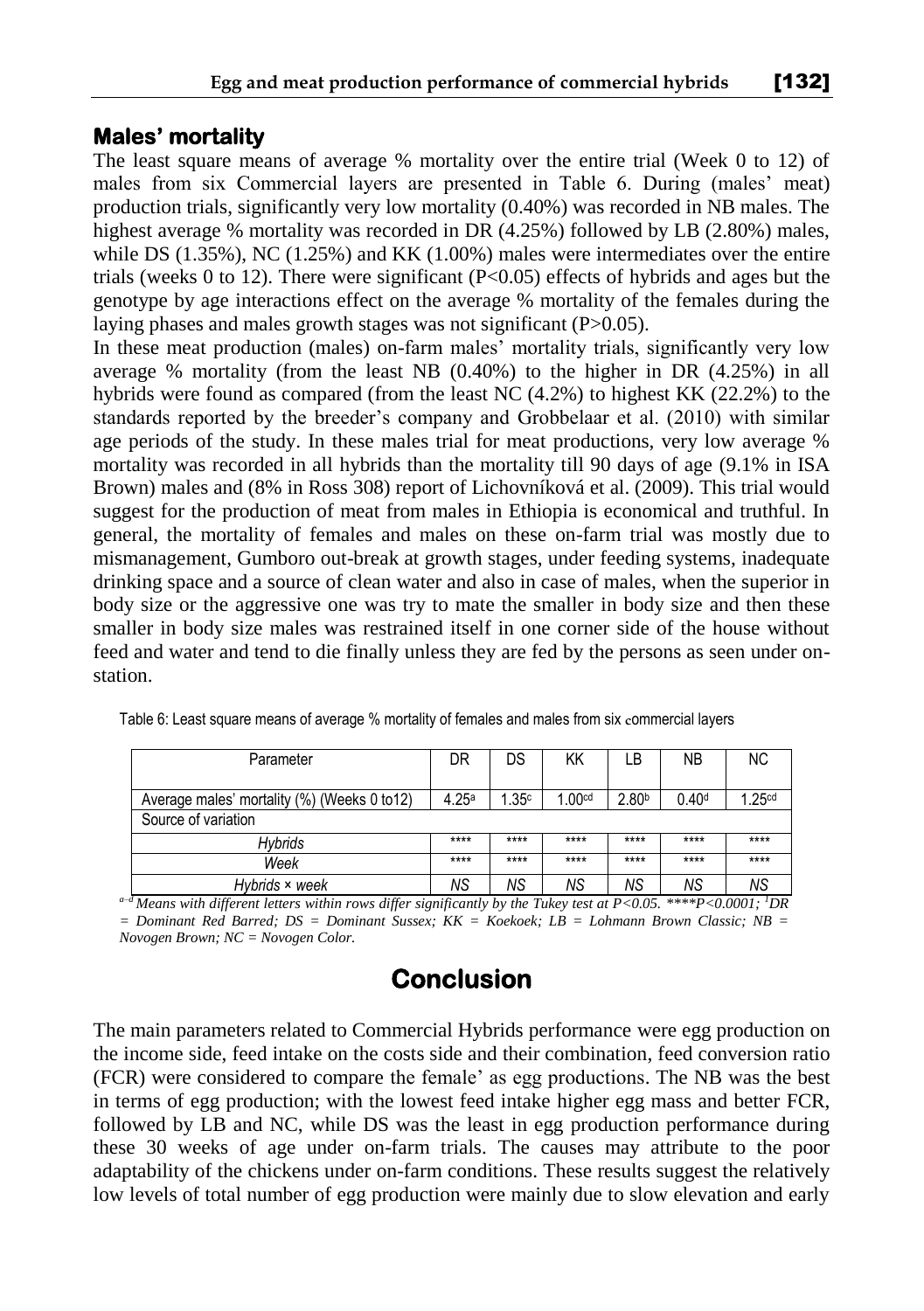dropping in laying rate before they reach to their genetic potential as presented. At the end of the trails (48 weeks of age), BW-F of NC was significantly the highest (about 2203.3g) than others hybrids due to the genetic background during their male parents stocks combinations study and the lowest BW-F was recorded in DS (about 1926.7g). The KK female ranked second heavier BW-F (about 2100g at 48 weeks of ages), while the others (NB, DR and LB) were intermediate in these egg production (females) trials. The average feed intake during the study periods (0 to 48 wks) was 88.5g/bird per day in all hybrids. In Ethiopia, live body weight is preferred especially at holydays and events for local market success. Significantly higher BW-M and ABW-G were recorded in DR, KK and NB with the range of 1600 to 1620g, followed by NC (about 1525g); while LB and DS was intermediate about 1400g and making all the six ComH better male meat producers due to similar results was exhibited in these on-farm trials.

# **Acknowledgments**

We would like to acknowledge the National Poultry Research Program and Babogaya Village Developmental Agents for management of the chickens and data collection in this study. The research was supported by the Debre Zeit Agricultural Research Center and the Second Agricultural Growth Program (AGP II).

### **References**

- Alders R. 2004. Poultry for profit and pleasure. FAO Diversification Booklet 3. FAO (Food and Agriculture Organization of the United Nations), Rome, Italy.
- Central Statistical Agency (CSA). 2017. Agricultural sample survey 2009. Report on livestock and livestock characteristics. Addis Ababa, Ethiopia. Vol. II, Statistical Bulletin No 585.
- Dawud I, G Gebeyehu E Wondmeneh and A Cahaner. 2019 Dual-purpose production of genetically different chicken crossbreeds in Ethiopia. 1. Parent stocks' feed intake, body weight, and reproductive performance. Poultry Science 98:3119-3129.
- Dawud I, G Gebeyehu, E Wondmeneh, and A Cahaner. 2019 Dual-purpose production of genetically different chicken crossbreeds in Ethiopia. 2. Egg and meat production of the 'finalcrossbreed' females and males. Poultry Science 98:3405-3417.
- Dawud I, G Gebeyehu, E Wondmeneh, B Gashahun, and A Tesfaye. 2018 Comparative study of production and reproductive performance of various strains of chicken parent layers raised in floor pens. Ethiopian Journal of Agricultural Science. 28:2415–2382.
- Dawud I, E Wondmeneh, A Alemayehu, A Meskerem, and H Tadiose. 2011. Enhancing the genetic basis of the commercial layer industry through introduction and evaluation of Parent Stock, Lohmann Silver. Proceedings of the 9th Annual Conference of the Ethiopian Society of animal Production (ESAP), December 15 to 17, Addis Ababa, Ethiopia.
- Desalew T, E Wondmeneh, G Mekonnen, and D Tadelle. 2015. Comparative study on some egg quality traits of exotic chickens in different production systems in East Shewa, Ethiopia. Mekelle University, College of Veterinary Medicine, Mekelle, Ethiopia. *African Journal of Agricultural Research,* **10(9)**: 1016-1021.
- Dominant CZ Breeder Company. 2016. Dominant CZ parent stock common management guide (company's manual) layers programs. P. Lanze Bohdanec, Czech Republic.